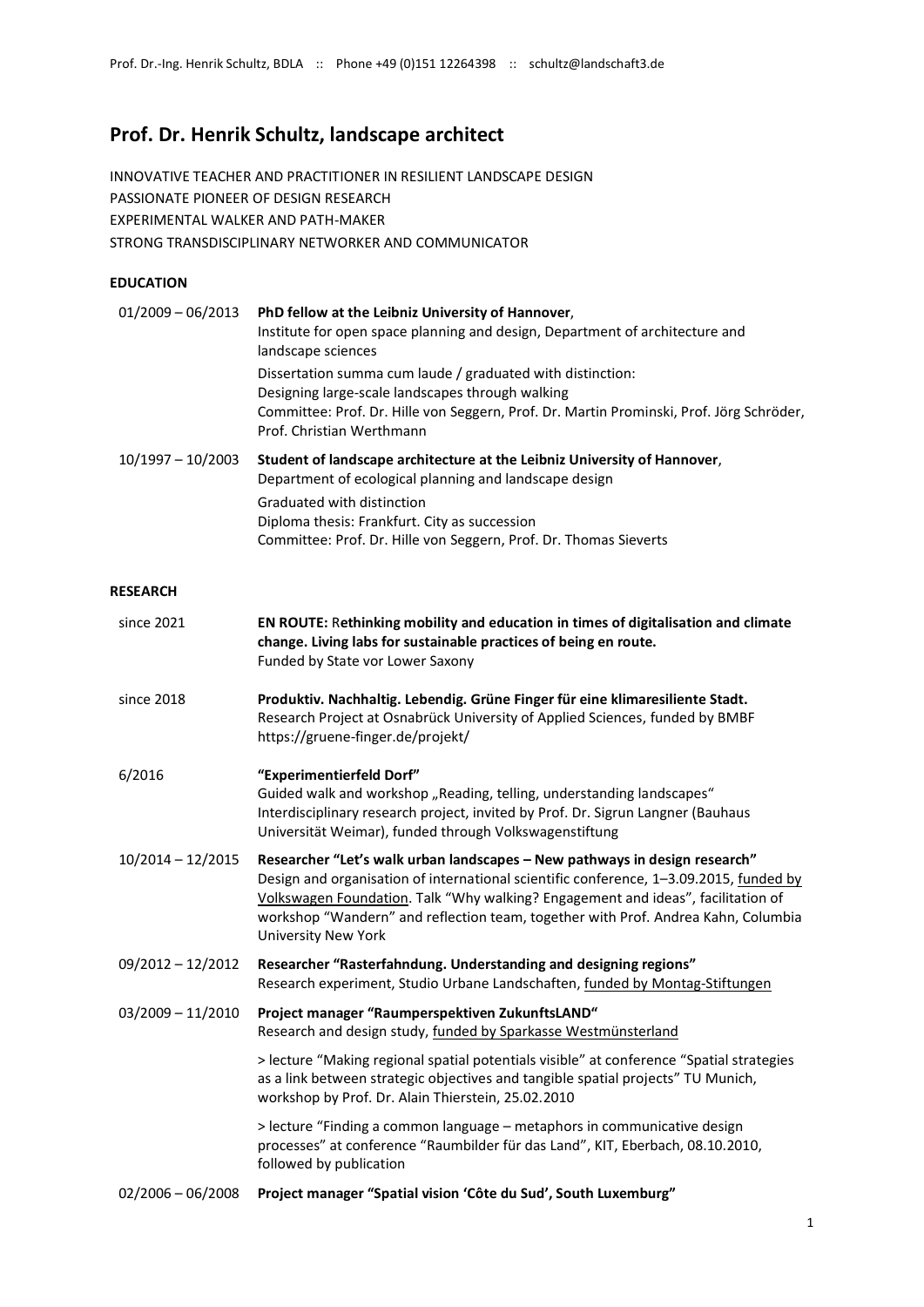Research and design study, funded by EU programme SAUL

> lecture "Perceiving urban landscapes. SAUL. An experiment in South Luxemburg, at conference "Beredte Sprachlosigkeit?", 19.05.2006

> lecture "Large scale landscape design" at DASL Annual conference, 10.10.2009

- 01/2006 07/2008 **Researcher "Stadtsurfer, Quartierfans & Co – Movement in, perception and use of urban spaces by youths"** Research project of Studio Urbane Landschaften, funded by Wüstenrot Foundation
- 02/2000 06/2000 **Project manager "Conservation commission land"** Research project, Massachusetts Association of Conservation Commissions (MACC), Boston

## **WORK**

| 2018 | <b>Founder of Landschaft3*</b> |
|------|--------------------------------|
|      | www.landschaft3.de             |

2005 - 2017 **Co-founder of Stein+Schultz, Frankfurt am Main, Germany** Projects in the field of landscape design

#### Projects, e.g.:

**System of paths for Munich's Green Belt**  Design for the green belt´s paths incl. designs for specific areas, walks with stakeholder. Commissioned by the City of Munich, since 2017

**Cologne and it´s western neighbours. Spatial vision 2035** Concept and facilitation of the process designed for the program "Stadt-Umland NRW", since 2017

**Member of commission of experts "Conversion Campbell Barracks"** International Building Exhibition, Heidelberg, Nationale Projekte des Städtebaus, 2017

#### **Parklandschaft 2.0**

Design for strategic guidelines and visions for the landscape oft he Münsterland. Commissioned by Regionale 2016 Agentur, since 2016

#### **Green Masterplan Freiburg (Perspektivplan Freiburg)**

Analysing current situation of the growing city of Freiburg, visualizing potentials, designing strategies and discussing scenarios. The result is a spatial vision fostering strategic, integrated planning. Together with cityförster and freiwurf. Commissioned by the City of Freiburg, since 2014. www.perspektivplan-freiburg.de

#### **New perspectives for rivers, Manual, Project manager**

Designing scenarios for the sustainable development of rivers, finding solutions for flood control, providing opportunities to experience rivers. Stein+Schultz (large-scale landscape design, process design), Koenzen (river assessment), farwick+grote (architecture and urban design) and landinsicht (visualization). Commissioned by Regionale 2016-Agentur, since 2011.

#### **Strategies for the periphery of Munich, Project manager**

Analysing landscape components, finding strategies and designing spatial vision and landscape stories based on assessment of the landscape's characteristics. Drawing up plans to integrate 12,000 new housing units on the north-eastern periphery of Munich (800ha). Combining strategic thinking and site-specific design work. Stein+Schultz, cityförster, landinsicht, freiwurf, 2011-2012

### **"2Stromland" – paths of the urban landscape of the future**

Finding strategies for the landscape of the future, visualising the insights in maps and sketches. Applying the concept of ecosystem services in order to bridge the gap